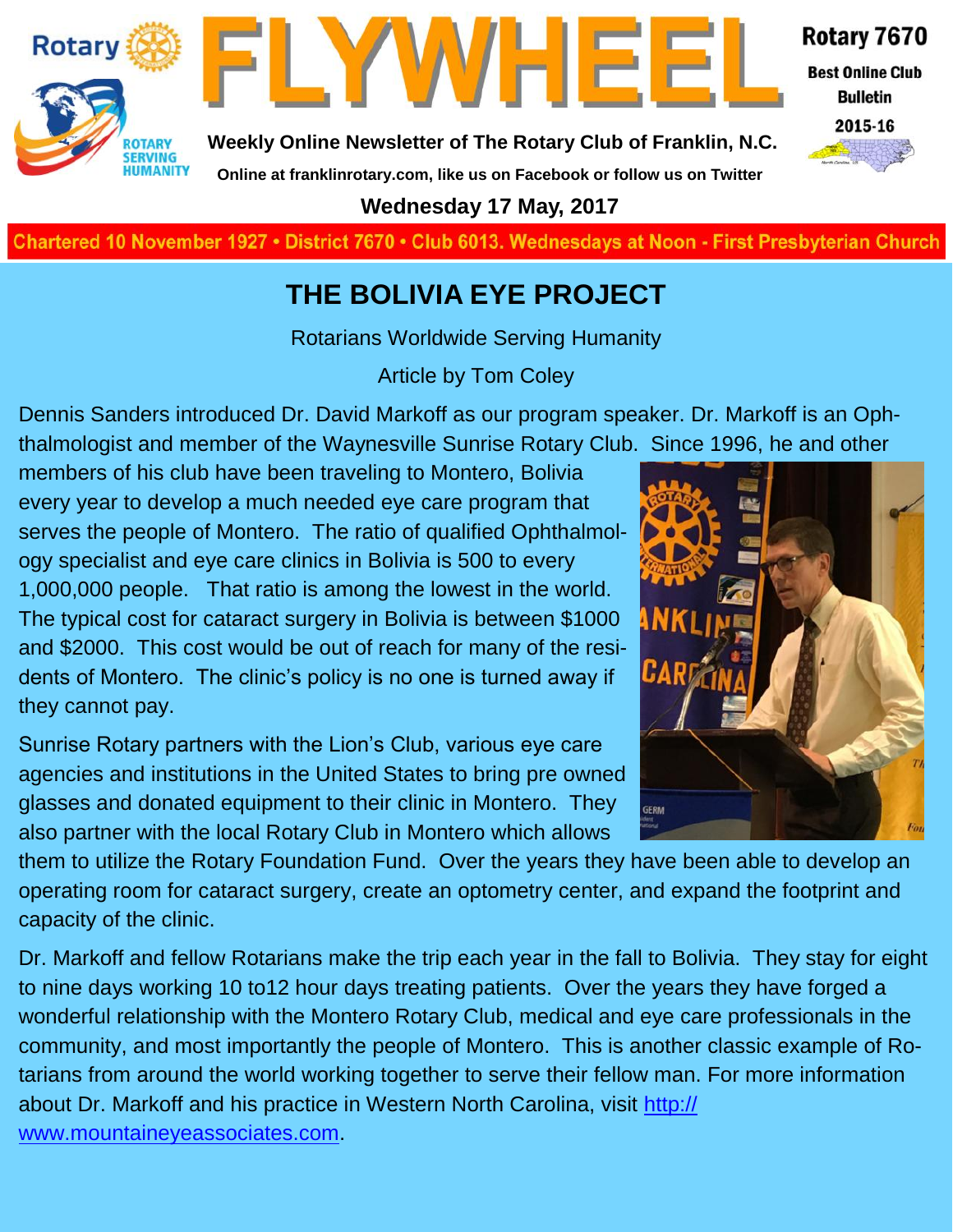



Rotary 7670

**Best Online Club Bulletin** 



**Weekly Online Newsletter of The Rotary Club of Franklin, N.C. Online at franklinrotary.com, like us on Facebook or follow us on Twitter**

**Wednesday 17 May, 2017**

**Charted November 29, 1927 • District 7670 • Club 6013 Wednesdays at Noon - First Presbyterian Church**

#### **Board Meeting for May Party Time!!!**

The final board meeting for Lenny's Rotary Year will be this Monday Night 6p at Lazy Hiker. No work agenda items! Just fun! If you haven't been to a board meeting yet please plan on attending. Just President Lenny's way of saying thank you for a great year!

#### **Judy's Installation 2017-18**

Mark your calendars as we induct new offers for the coming year at the 2017-18 RC Of Franklin Installation. It will take place Tuesday

Night June 27th at Parker Meadows. Time TBA.



**Outstanding Back Pack Year!** Service co-chair Patrick Betancourt announced on Wednesday that the club packed well over 3,000 backpacks during this Rotary Year and donated some 21,000

hours toward the effort, Great work Rotarians!

#### **Special Recognition for the Peru Project!**

President Lenny received a special gift on Wednesday from the Rotary Club of Clay County. Franklin and Clay were just two of the clubs involved in the multi-club inter-



national water project in Peru. Lenny grew up on a farm and yes that's a replica outhouse. (courtesy of Clay's Gary Nichols)



#### **Last 4 Way Test of the Year**

We need Rotarians for the final four way test this Friday Morning at Macon

Early College 8am. As of Wednesday only 4 had signed up and we need 15. Please help with this great program! See Paul Garner or Amy Manshack.



**Rotary** Club Of Franklin

**Rotary Service 5/24/17** Greeter: TBA

Prayer/Pledge/4 Way: Stacy Guffey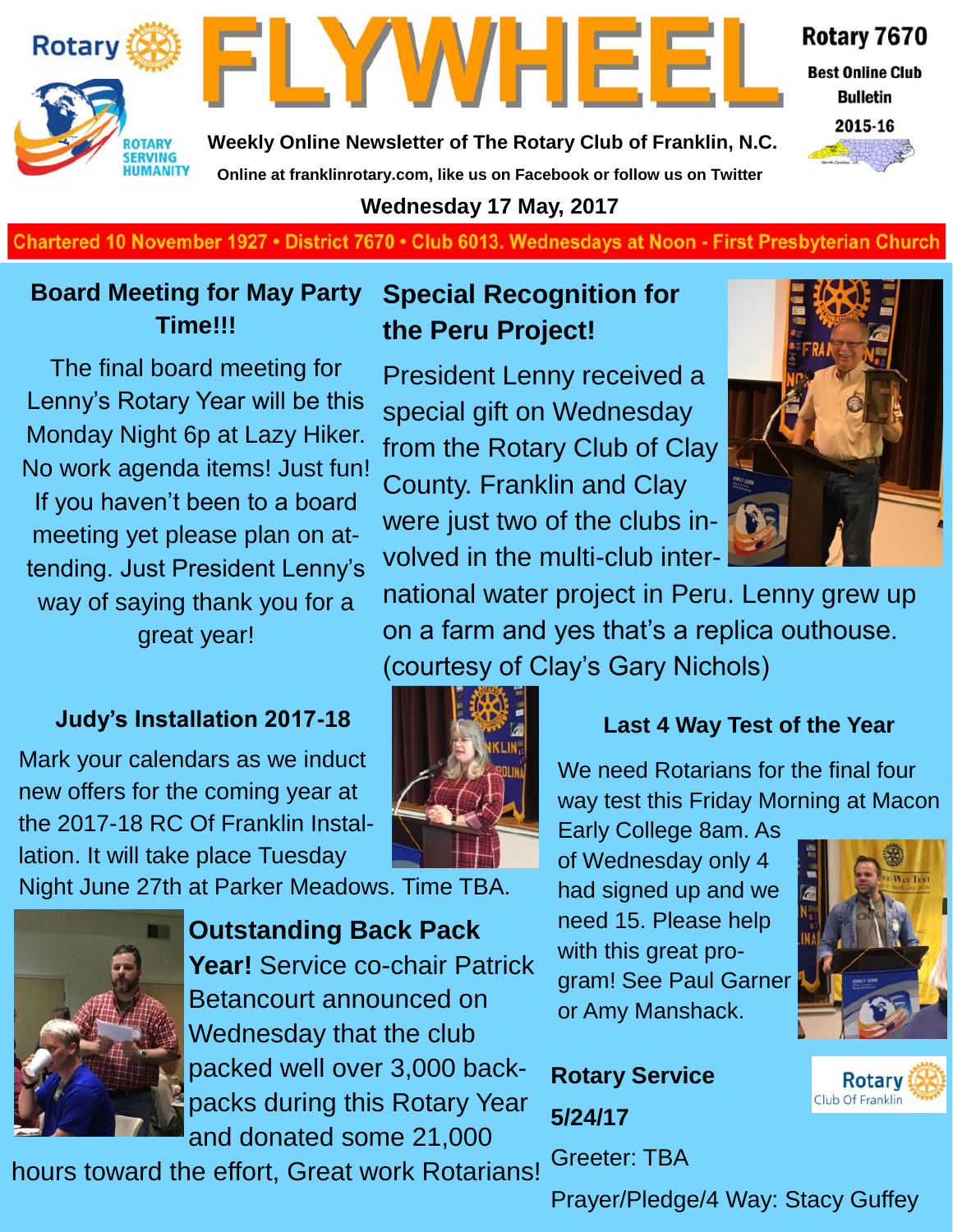



**Weekly Online Newsletter of The Rotary Club of Franklin, N.C. Online at franklinrotary.com, like us on Facebook or follow us on Twitter**

Rotary 7670 **Best Online Club Bulletin** 

2015-16

**Wednesday 17 May, 2017**

Chartered 10 November 1927 • District 7670 • Club 6013. Wednesdays at Noon - First Presbyterian Church

# **Fred's Funnies**



## **For Your Amusement**









### **BREW Meeting This Tuesday!**

BREW Chair Nancie announced that the next BREW Meeting will be at the Sneaky Squirrel Tap Room (in the old Scot Rhodes dealership location) in Sylva this Tuesday Night starting at 530p. It's just a short drive over. Please plan to attend..

#### **Satellite Club Hard at Work!**

Incoming club chair Judy St. Arnauld is updating everyone on the work of the evening club. The club has agreed to begin collecting money for CART as well as contribute to the improvements needed at Wesley Park. The club will be meeting there this Tuesday to access what needs to be done. The club is also involved with Kid's Place and last week added TWO new members!! Great job!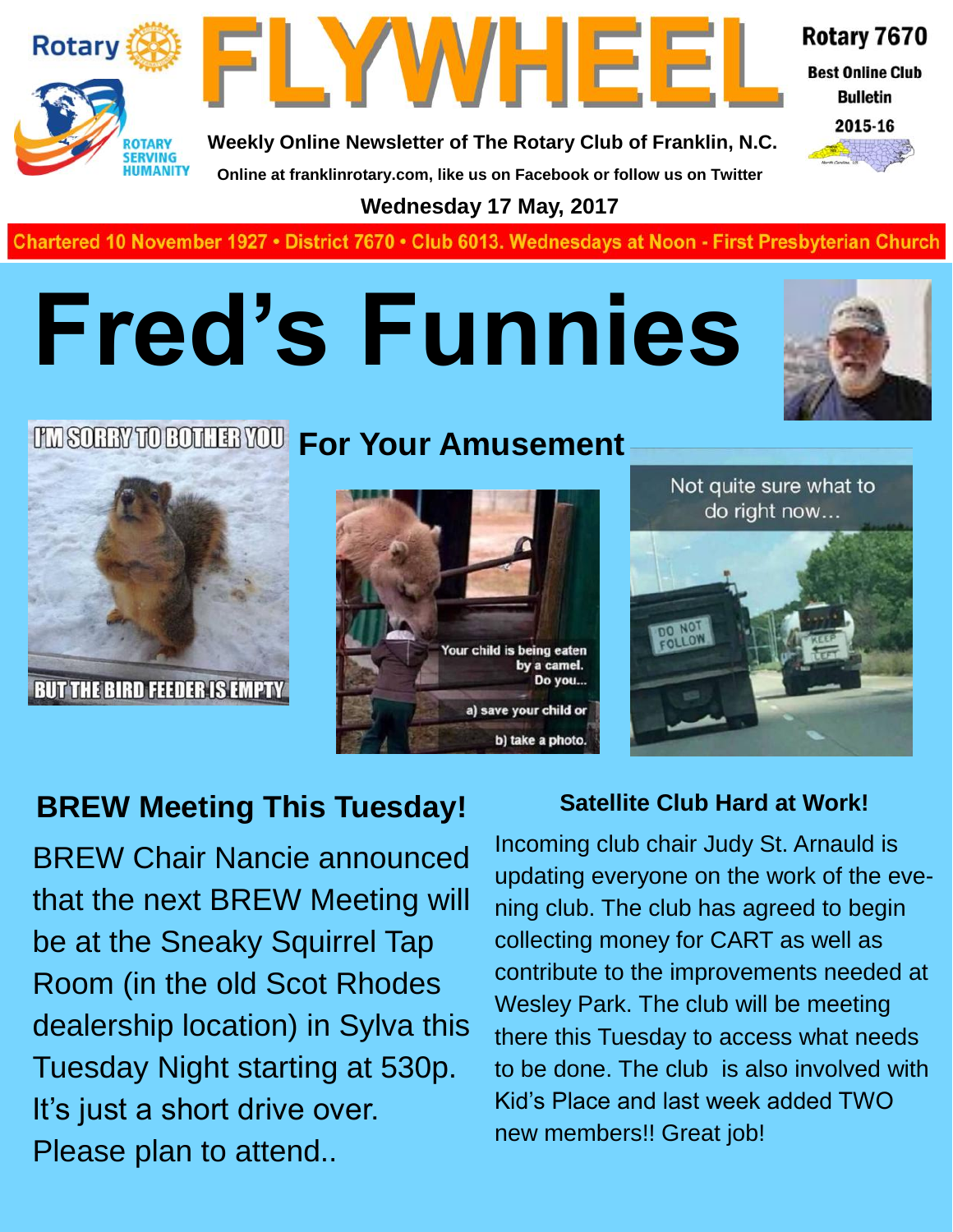



Rotary 7670 **Best Online Club** 

**Bulletin** 



**Weekly Online Newsletter of The Rotary Club of Franklin, N.C.**

#### **Online at franklinrotary.com, like us on Facebook or follow us on Twitter**

**Wednesday 17 May, 2017**

Chartered 10 November 1927 • District 7670 • Club 6013. Wednesdays at Noon - First Presbyterian Church

#### **CART Cruise Scheduled**

PDGs Bill Shillito and Dennis Sanders announced at the District Conference in Hickory that a CART Cruise has been arranged for District 7670 Rotarians and their friends and families on 24 February, 2018. This weeklong cruise will give cruisers an opportunity to learn more about Alzheimer's Disease research, to share ideas and strategies to support CART, and to raise some funds for CART. In addition, we will be able to enjoy the warm weather of the southern Caribbean during the winter of 2018.

Norwegian Cruise Line has agreed to donate \$100 to CART for each passenger that books a voyage. Each club will receive credit for the \$100 generated by their members and any friends and family going along with them. Norwegian has also added some excellent incentives for this cruise. Please see the attached flyer for details.

Our tentative plans for the cruise include some informational sessions by, hopefully, one of our research scientists. We will also have a couple of receptions just for our group. During one of the sea days we will conduct a 2 K Walk for CART. Our travel agency has approached Norwegian to see if they will allow us to include the entire ship in this walk. The chance to develop new



acquaintances and friends is probably one of the most important reasons to join the cruise.

You have three methods to book a cabin:

Print the registration form in the attachment and snail mail it to our travel agency.

Go to the travel agency website at vipworldtravel.travel and click on the CART link. You can then register online Call the travel agency at (800) 323-7448. Ask for an agent to book the CART Cruise

Please consider joining this cruise for fun, the chance to learn, and the opportunity to raise some funds for CART.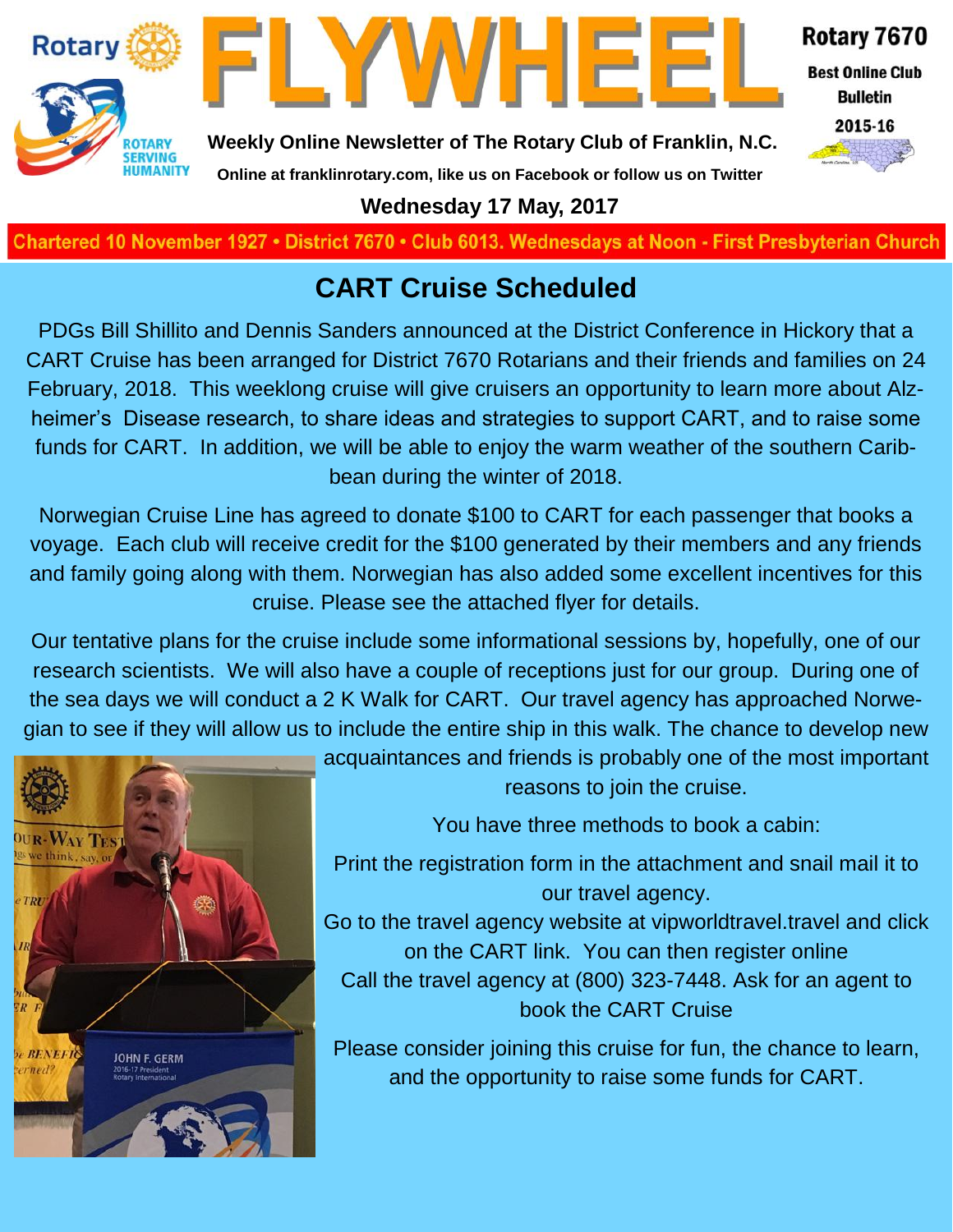



Rotary 7670 **Best Online Club** 

> **Bulletin** 2015-16

**Weekly Online Newsletter of The Rotary Club of Franklin, N.C.**

**Online at franklinrotary.com, like us on Facebook or follow us on Twitter**

**Wednesday 17 May, 2017**

**Charted November 29, 1927 • District 7670 • Club 6013 Wednesdays at Noon - First Presbyterian Church**

# LAST FLYWHEEL IN 6 WEEKS!

Volunteer to be Flywheel editor! Or you have to look at **THIS** face every week until July 1st….